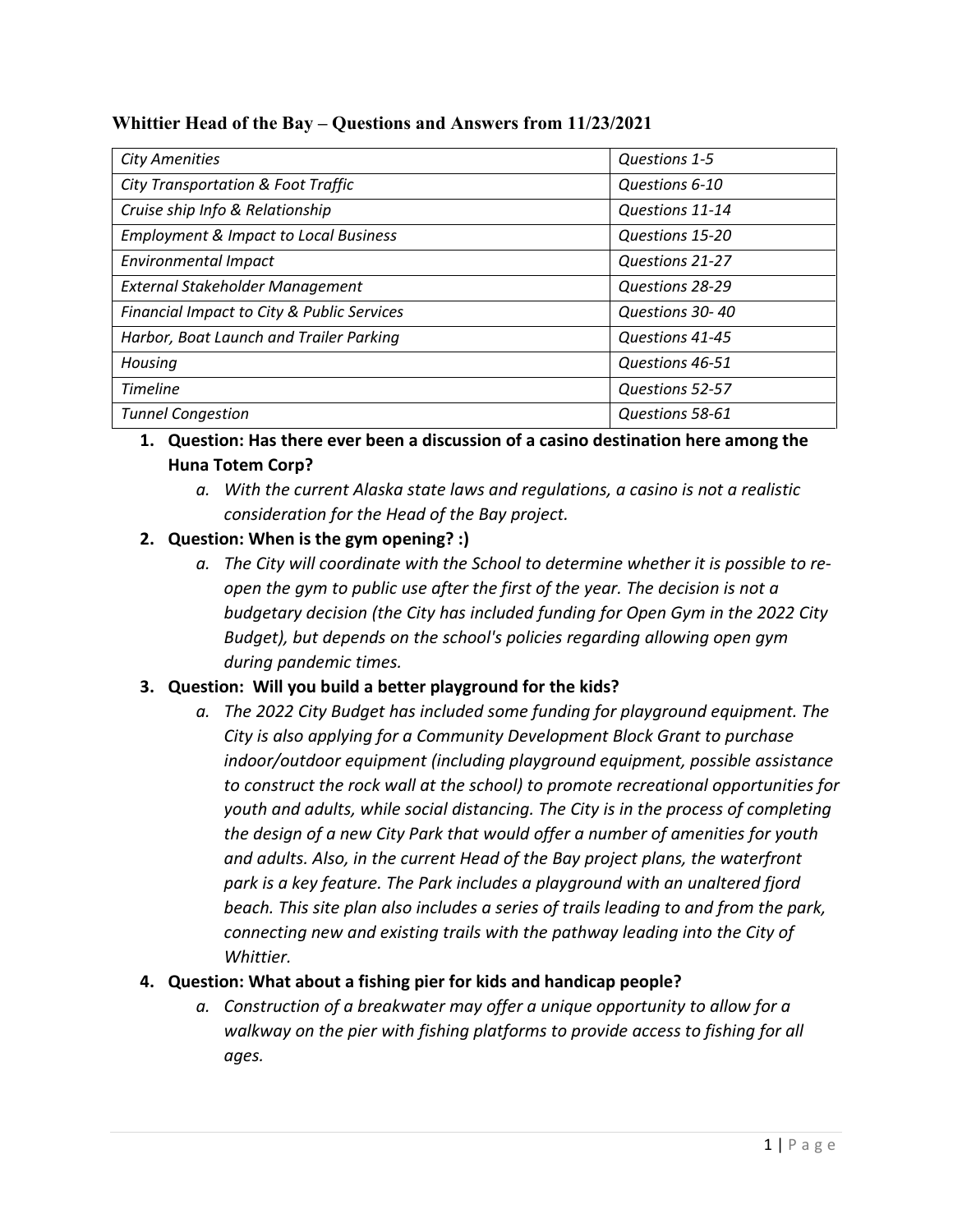#### **5. Question: How about a community swimming pool?**

- *a. Everyone LOVES a swimming pool, especially in Alaska where swimming and boater safety is such a necessary part of Alaskan life. However, pools are very expensive to maintain. For cities the size of Whittier, it is normally unlikely that a swimming pool would be financially viable. If enough residents were interested in a pool, combined with the revenue increase created through port fees paid to the city, Whittier could have the flexibility to explore developing an indoor pool.*
- **6. Question: While the Leonard tram is fine, a tram on the bench across the bay with forest service partnership opens up some very unique attractions.**
	- *a. The City of Whittier and Huna Totem will partner with the Forest Service to consider all trail locations and other access options. The bench across the bay does offer spectacular views and recreation opportunities. Local expertise is a critical part of any trail or wilderness access point being created for Whittier and travelers to the region.*

### *7. Question: Will the trolley go to all the businesses?*

*a. The trolley will be part of the public discussion process to determine the level of public support for various transportation options. Local stakeholders will have a say in the route of a possible trolley to minimize any adverse impacts while promoting the positive impacts of bringing visitors into town and the harbor to support local businesses.*

# *8. Question: How will you manage additional vehicle and foot traffic in and around town?*

*a. Most of the visitors coming in by cruise ship will not be traveling in a vehicle, adding to traffic congestion. However, components of the proposed project could include a trolley to alleviate traffic by providing alternative means for visitors to travel from one end of town to the other. Additional parking to be constructed at the Head of the Bay could potentially move current buses, large truck and trailer combinations out of the harbor district, in favor of better-planned parking closer to new launch ramps at the Head of the Bay. This project could potentially alleviate much of the traffic congestion in the Harbor. CPV funds can be used to improve wayfinding by creating new signage, directing visitors to walking paths safely.*

### *9. Question: Foresee problems with city traffic*

*a. Traffic congestion is one of Whittier's primary challenges. However, opening the Head of the Bay property to additional parking will be a component of the solution to the City's harbor parking problem by allowing large trucks and trailers*  to be moved out of the harbor district. The cruise ship passengers do not bring *vehicles, but will require buses and/or train cars to transport passengers out of the tunnel; planning to address this challenge will be a primary element of the Huna Totem project plan. The plan includes expanding departure times from the cruise ship and increase local tour offerings to reduce congestion while increasing*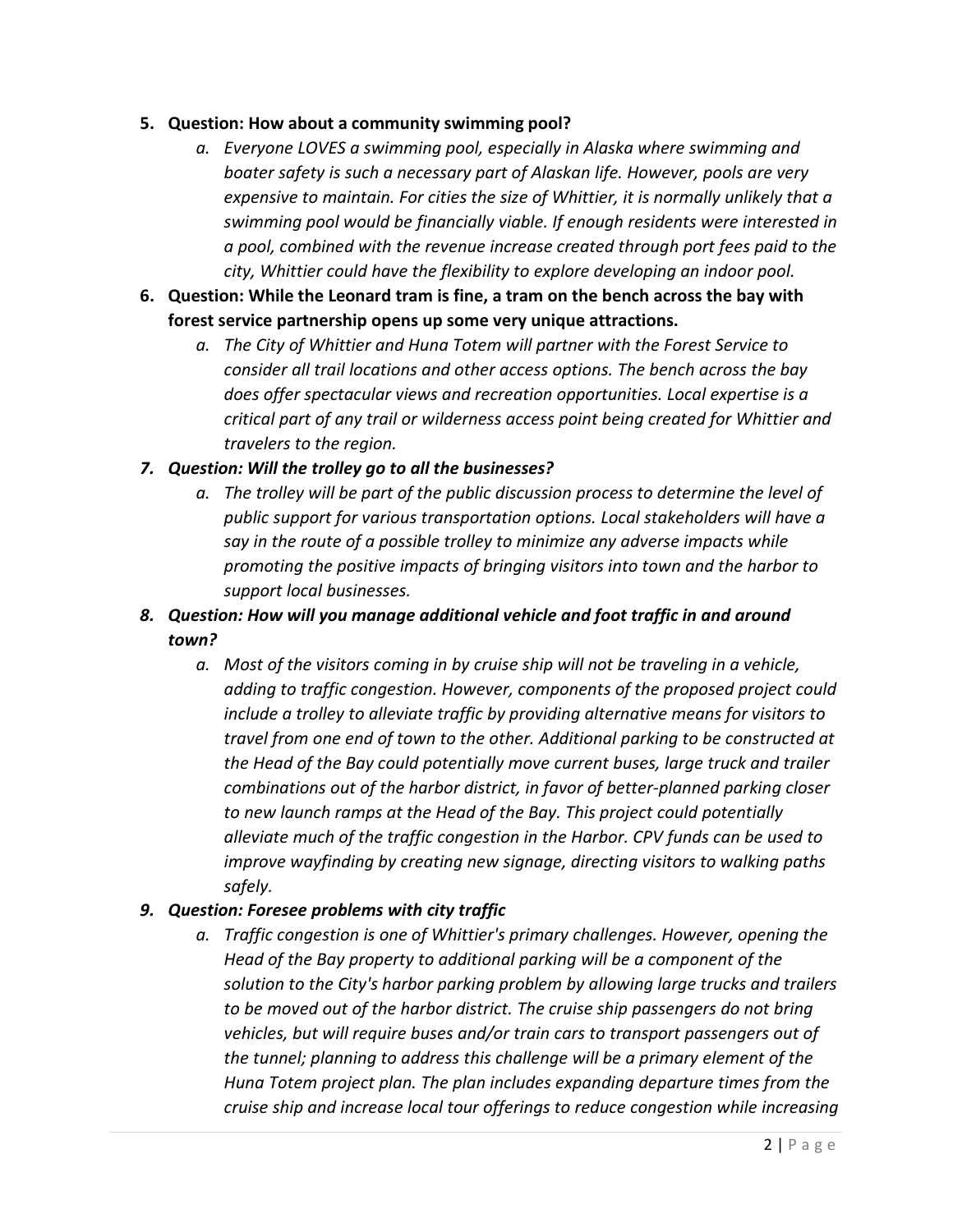*business opportunities and revenues for Whittier. The Head of the Bay trolley is also considered for use by visitors and locals to reduce traffic.*

- *10. Question: Would Huna be willing to pay for a shuttle to provide transportation service in Whittier?*
	- *a. Coordinated transportation is an important consideration of Huna's proposed cruise dock development project. The community will weigh in on the level of support for tram, shuttle, rail, and trolley as options for moving passengers. Huna Totem has taken into consideration the need to move passengers, as well as the cost to facilitate transportation of passengers.*

## *11. Question: How much pull will the cruise line have?*

*a. Having Huna Totem as Whittier's partner brings the expertise, experience, and relationships require to bring balance to the Head of the Bay project for the city with the cruise lines. The cruise lines are customers of the port. Working together through the public process, with the city council, city management and Huna Totem will create the right, long-term operating parameters for the port and for the cruise lines that plan to call on Whittier.*

## *12. Question: How big will it be?*

*a. The overall scope of the project at the Head of the Bay will be determined based on public input, so the overall size will be determined after considerable public input. The size of the new, harbor specifically, will be determined based on the type of vessels to be located in this harbor; larger commercial vessels require larger (and fewer) slips; smaller recreational vessels require smaller (and more) slips.*

# *13. Question: How do we prevent it from becoming diamond international? (cruise ship owned diamond stores)*

- *a. Huna Totem does not allow non-Alaskan businesses to operate in their ports. Huna Totem Corp is not a cruise line; it is an Alaska Native Corporation with values that align with their Alaskan shareholders. Their business model works best when they create partnerships between the cruise lines, their shareholders, the local business community, and the towns in which they maintain a presence. Their business model is not to have the cruise line come in and own all of the small businesses, but instead to partner with existing businesses and support the creation of new opportunities for business development.*
- *14. Question: To reiterate, will there be a terminal operator agreement for the cruise terminal that utilizes a signatory employer of the All-Alaska Longshore Agreement (AALA) employing ILWU workers?*
	- *a. Huna Totem's intent is to use union contractors from construction to standard dock operation. Huna Totem does not utilize union labor in Hoonah because as the Native corporation for the Hoonah community, their goal is to employ their shareholders. However, when developing the business model for this proposed*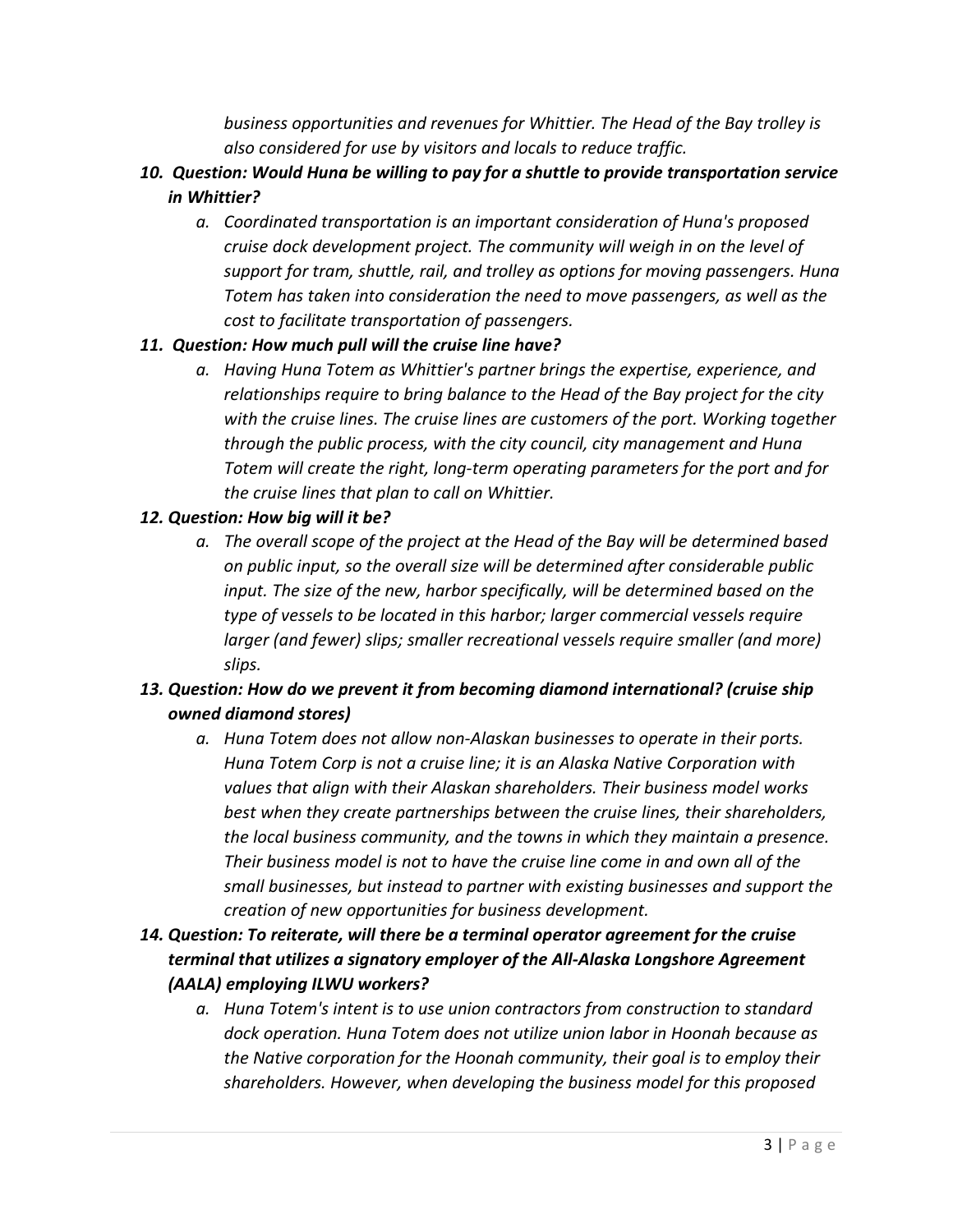*project, local labor union costs were considered as part of the operating model for baggage handling, vessel docking, etc.*

- *15. Question: How will having more people visiting town affect businesses that are already here?*
	- *a. This project will bring many more visitors to Whittier. It is expected that existing local businesses would be strengthened by an increase in visitors to their business. In addition, residents who may be interested in starting new businesses would have the opportunity to lease space to start a new business or relocate an existing business. There are opportunities for new retail businesses that currently do not exist (i.e. tackle shop) or other businesses that cater to visitors such as through the sale of souvenirs and items specific to Whittier ("I survived the Tunnel" t-shirts, etc.).*

### *16. Question: How would new businesses be staffed?*

*a. If development of this project is approved, it would bring many jobs and increased amenities to Whittier. Local residents who are not currently employed would be able to find jobs in town and the project itself would be expected to attract new people interested in working in vibrant tourism-related businesses.*

### *17. Question: How would businesses be staffed?*

*a. Huna Totem has a track record of approximately >80% local and Alaska Native hire in Hoonah; that is very encouraging for Whittier, as they would expect to be able to hire any local person who is interested and eligible for a job. It is more expensive to import staff, so Huna would hope to hire local residents for jobs and only import staff if there is insufficient local interest.*

### *18. Question: Will the jobs created be given first opportunity to local residents?*

*a. Huna Totem's business model is to partner with the local communities in every possible way, to strengthen the relationship and ensure that they have sufficient resources to run their operations. The most important resource of any business is its employees. Huna Totem would like to hire any local resident who is interested in working and who is qualified. In Hoonah, the Corporation has worked hard to help train youth in customer service skills, operations of a point-of-sale cash register, how to smile and greet customers to make them feel welcome, and to prepare young people overall for future careers. In some cases, youth who have been hired by Huna Totem have gone on to start their own businesses (fish tacos, charter boat operations), or to become captains and deckhands within the local community. Huna has not started any of their own fishing or tour boat charter businesses but instead, prefers to partner with existing local businesses to strengthen those businesses by connecting cruise passengers with local tour opportunities.*

### *19. Question : How can local citizens compete for limited business sites along boardwalk?*

*a. Huna Totem would prefer to work with locals who are interested in establishing businesses in Whittier, as that creates the strongest mutual interests and*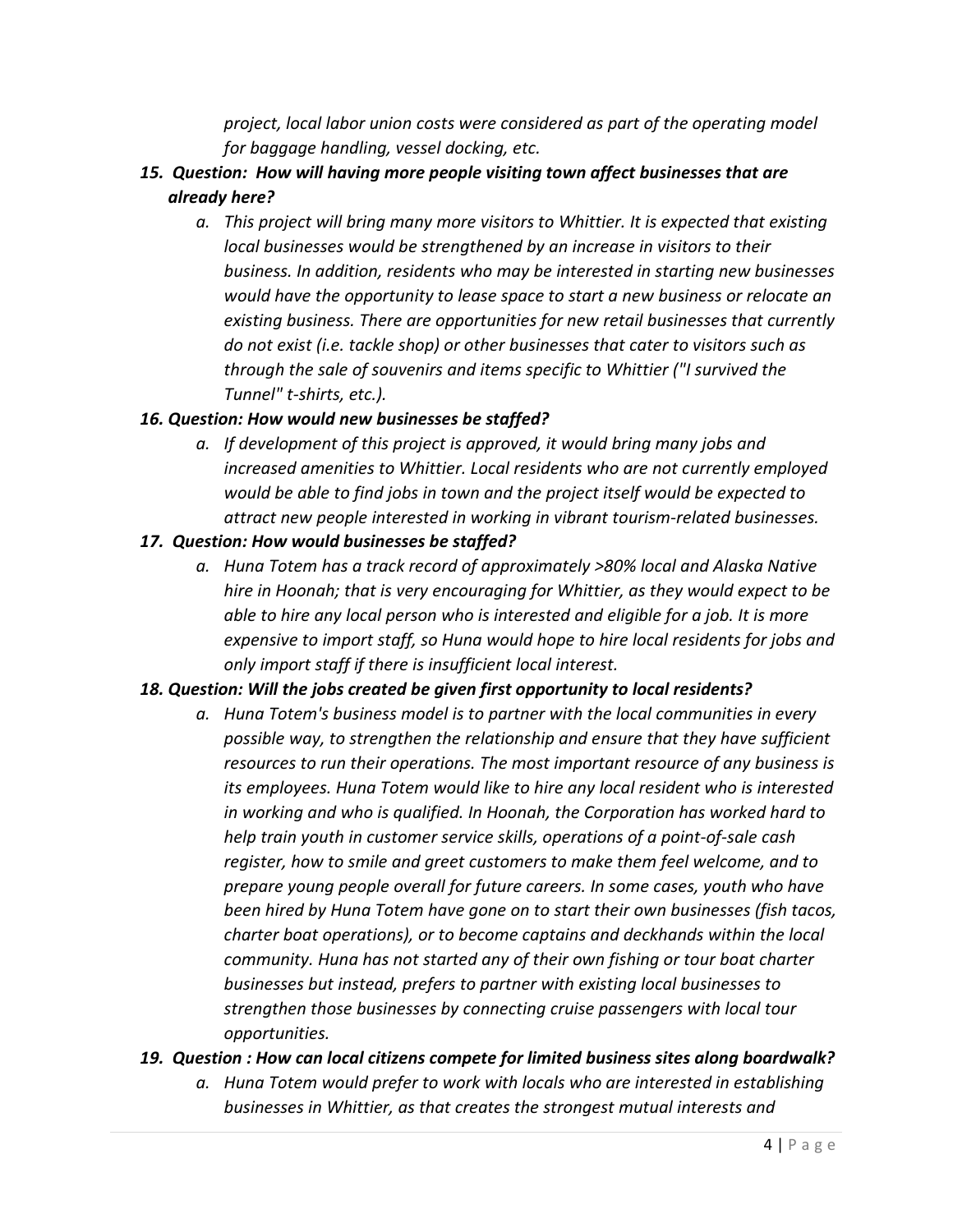*partnerships. However, there are other opportunities for locals to create businesses that may not require a spot on the boardwalk. For example, in Hoonah, there are several successful independent businesses catering to cruise guests and other visitors, as well as businesses. The point is there will also be opportunities for businesses that will not require a brick-and-mortar buildings. For example, someone could start a t-shirt business that sells t-shirts to local businesses for placement in their shop. Many Whittier-centered crafts and souvenirs could be sold in partnership with an existing store so that an individual without the means to pay for a lease on the boardwalk would still have the ability to sell their product in Whittier.*

## *20. Question: Will you focus on labor available in Whittier OR create opportunities to bring labor in?*

*a. Huna Totem prefers to partner with the local community and fill jobs utilizing local residents. In Hoonah, their operation is approximately >80% local and Alaska Native hire, starting with hiring the majority of the school's students, who begin work in the bookstore and gift shop. Other residents own and operate stores, art galleries, restaurants and cafes, all benefiting from a port-based economy. As part of Huna Totem's ongoing efforts to give back to the community, the profits from Icy Strait Point's bookstore go to fund Hoonah Schools activities, like sports teams travel, school clubs, and field trips.*

### *21. Question: What will happen to fish spawning beds?*

*a. Consideration of fish spawning will be a vital component of the permitting process and mitigation measures will be considered that protect and enhance fish spawning. Enhancing the ability for visitors to view fish spawning activity offers an opportunity to thoughtfully plan how best to protect fish habitat while incorporating this critical habitat into the development footprint.*

# *22. Question: How do we protect our oceans and shorelines from cruise ship dumping? (e.g. They are willing to pay the fines and dump near shoreline)*

*a. "Cruise lines are under strict regulations around the discharge of waste water as well as exhaust. Alaska ship pilots, employed by the state of Alaska, guide every ship entering College Fjord. As well as a navigation adviser, the Alaskan pilots monitor the ship's systems to ensure local, state, federal and international laws are being observed. When the ship's crew are not following the letter of the law, strict fines are placed on the cruise line. Not following the laws in Alaska could prevent a cruise line from operating in all US waters. All cruise lines have an environmental sustainability plan to reduce emissions and impacts year-overyear. No industry is more regulated than the cruise industry. For more information about the history, government regulation, environmental studies, and NCL's Environmental, Social and Governance (ESG) report. See links below: [https://www.npr.org/2019/06/04/729622653/carnival-cruise-lines-hit-with-20](https://www.npr.org/2019/06/04/729622653/carnival-cruise-lines-hit-with-20-million-penalty-for-environmental-crimes) [million-penalty-for-environmental-crimes](https://www.npr.org/2019/06/04/729622653/carnival-cruise-lines-hit-with-20-million-penalty-for-environmental-crimes)*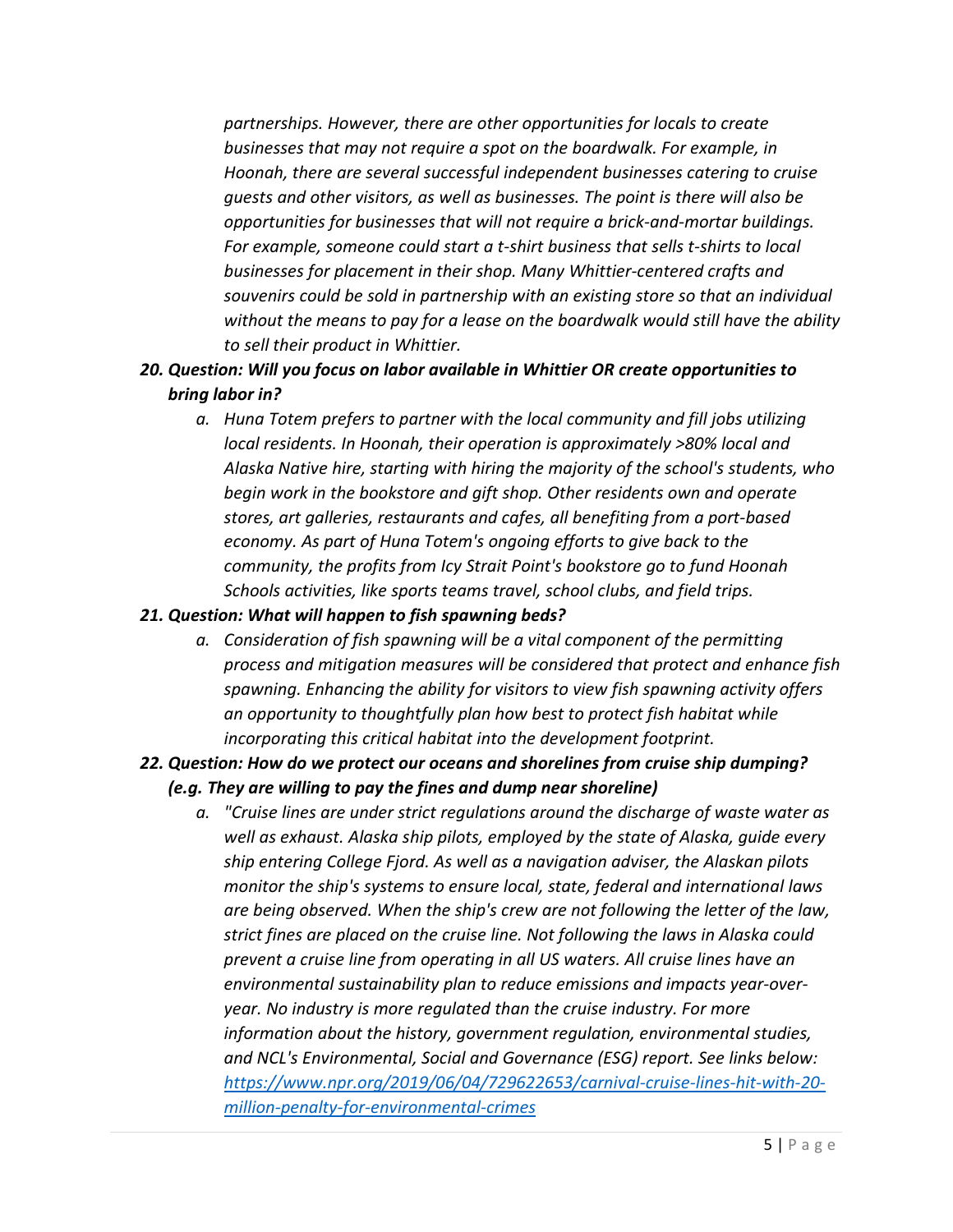*[https://d1io3yog0oux5.cloudfront.net/nclhltd/files/pages/nclhltd/db/1149/descr](https://d1io3yog0oux5.cloudfront.net/nclhltd/files/pages/nclhltd/db/1149/description/NCLH+2020+ESG+Report_Final+for+Distribution.pdf) [iption/NCLH+2020+ESG+Report\\_Final+for+Distribution.pdf](https://d1io3yog0oux5.cloudfront.net/nclhltd/files/pages/nclhltd/db/1149/description/NCLH+2020+ESG+Report_Final+for+Distribution.pdf) [https://www.alaskapublic.org/2021/03/01/cruise-ships-dont-appear-to-be](https://www.alaskapublic.org/2021/03/01/cruise-ships-dont-appear-to-be-behind-ketchikans-beach-bacteria-problem-so-what-is/)[behind-ketchikans-beach-bacteria-problem-so-what-is/"](https://www.alaskapublic.org/2021/03/01/cruise-ships-dont-appear-to-be-behind-ketchikans-beach-bacteria-problem-so-what-is/)*

## *23. Question: Recreation & Wilderness*

*a. Huna Totem Corporation desires to create a cruise destination where cruise passengers are encouraged to disembark and partake in local attractions, including hiking, kayaking, wildlife and glacier tours, fishing tours, etc. This project has the potential to contribute funding toward creation of new recreational opportunities, including access to existing and yet-to-be-created trails, better trail connectivity, possible construction of a new RV park to encourage more families to visit Whittier, and access to backcountry hiking and recreation opportunities. The US Forest Service is a strong stakeholder and City partner; the parties will work with Huna to determine the best opportunities for improving trails and expanding trail connectivity, upgrading trailheads, restrooms, etc. The City also partners with the PWS Economic Development District on grant opportunities to improve local trails.*

### *24. Question: Will there still be beach access?*

- *a. The boardwalk is elevated in order to protect the beach so that it can still be utilized, maintaining the beach access is retained.*
- *25. Question: When the wave struck Whittier in 1964, it was 40 feet high. Have you considered what would happen if a wave stuck the head of the canal?*
	- *a. The 1964 Alaska Earthquake impacted a number of Alaska's coastal communities, such as Whittier and Seward. These communities were adversely impacted and, as a result, both have removed the oil storage facilities along their shores. Both communities have redeveloped since the earthquake, and there is always risk associated with waterfront development. To mitigate those risks, cities and private businesses maintain earthquake insurance to reconstruct amenities resulting from earthquake damage.*

### *26. Question: Environmental Impact*

*a. Huna Totem will only succeed if their business model succeeds. They take environmental stewardship very seriously and require the same of the operators with whom they do business. Cruise lines who wish to berth in Whittier will need to exhibit environmentally responsible behaviors in order to demonstrate that they are partners who will fit with Huna's vision for Whittier as a premier cruise ship destination.*

### *27. Question: Guarantee percentage of beach access*

*a. The cruise ship dock and boardwalk does not extend to block beach access; on the contrary, the boardwalk is elevated to allow for pedestrians walking along and using the beach.*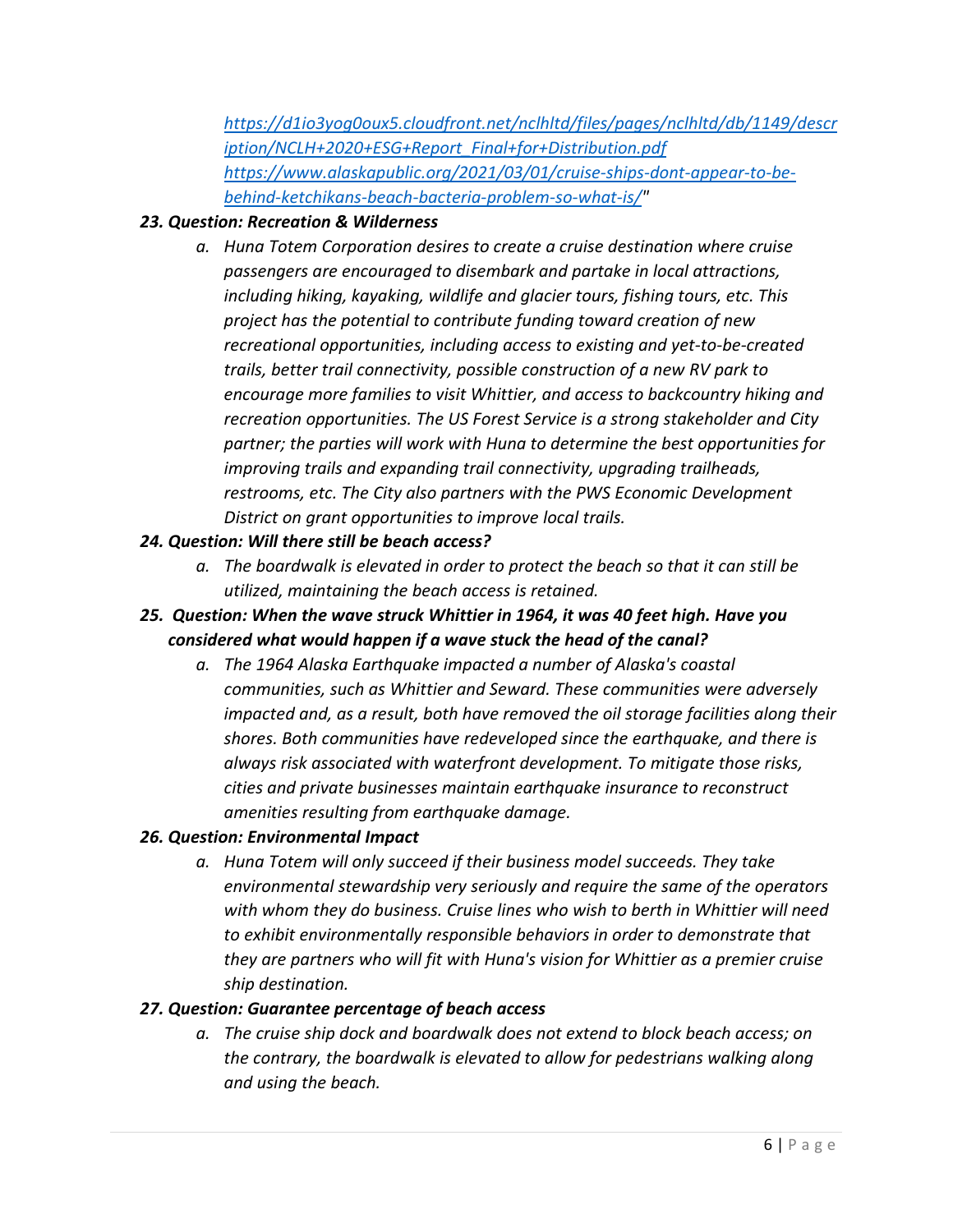#### *28. Question: Has the Forest Service been consulted?*

*a. The City has been working in partnership with the US Forest Service on many projects, such as Shotgun Cove Road, Portage Pass trailhead, local trails, etc. The Forest Service is a major stakeholder and will be invited and encouraged to participate in the planning process for amenities that expand access to trails, wilderness, and backcountry.*

## *29. Question: What about our local Native Corp? Is Chugach Alaska at the table?*

- *a. As a Native corporation, Huna Totem has experience working in partnership with other Native corporations. Both Tatitlek and Chugach are considered major stakeholders in Whittier, and they are planning to participate the Head of the Bay project and in Whittier's economic development.*
- *30. Question: How would the Huna Totem Corp deal with policing, increase for public safety, emergencies, rescues, trash?*
	- *a. The City and Huna Totem would work together to identify and address public safety needs and concerns. Cruise Passenger Vessel tax proceeds can be used to pay for any additional impacts to public safety services resulting from the project, as those services directly benefit the safety of cruise ships and passengers. Huna Totem also budgeted to maintain private security in the port area to help provide a healthy and safe experience for all visitors to the port.*
- *31. Question: What is the expected business performance of this investment? (e.g. Cost and revenue expected)*
	- *a. The public process will identify the various elements of the project to be developed. At each stage, each component of development will undergo a financial analysis that will examine the costs, revenues, impacts. Various elements will not be pursued if they do not make sense financially, unless funding sources are identified to pay for those elements. For example, we cannot determine the potential costs of a new harbor until we know the size, the types of vessels, the size of slips. Once that is determined, we look at the waiting list to see whether those slip sizes have existing demand to determine the potential revenue. We have existing data from our harbor and other area harbors to fairly estimate the cost of operations, and new construction in various locations offers data about reasonable cost estimates for construction. Phase I of the proposed project includes construction of a cruise ship dock, bus turn-around area, and rail depot at an estimated cost of \$80 million to be paid by third party investors.*

### *32. Question: What is the cost to the city for all the items on the list?*

*a. Each possible element will be separately examined to determine the cost once it is determined that the public supports that element. For example, various grants are available to fund elements such as launch ramps and upland parking/paving construction. The waitlist can demonstrate demand that will support revenue bonds for construction of a new harbor. Cruise passenger fees can be used to build elements that directly support the port and harbor, so long as those*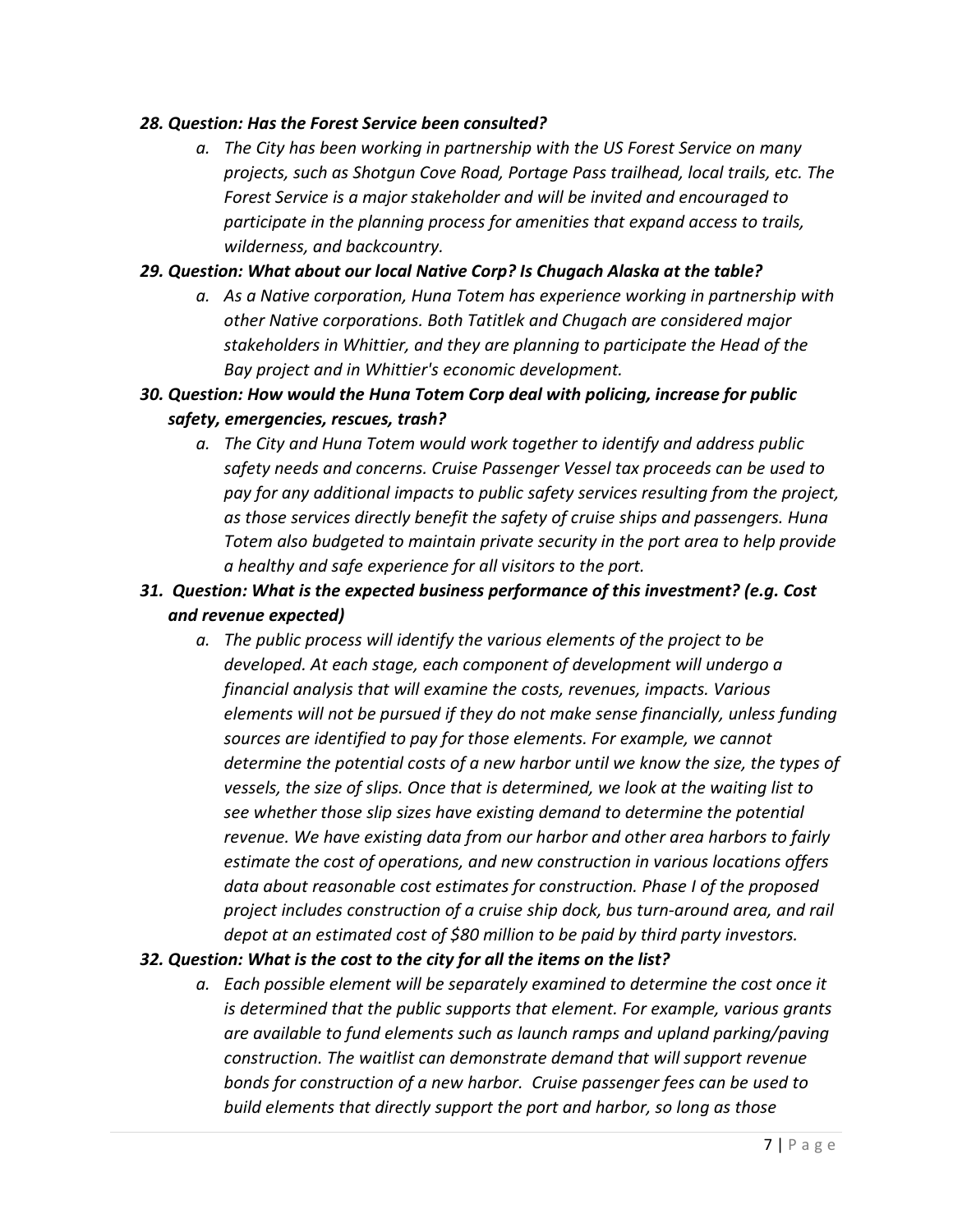*features are beneficial to the cruise ship passengers. The City expects to have success seeking grant funding to construct amenities at little cost to the local taxpayers. There are additional operational benefits to the City which will be paid for from proceeds of additional property and sales taxes generated by the project.*

- *33. Question: Who will pay for the breakwater, and can it be merged with the current WRDA project at the head of the bay?*
	- *a. The City has been working with the USACE on a breakwater project for many years and has made significant progress. Much of the project may be eligible for federal funding, with the City required to contribute matching funds to the project. Until the public has indicated support for project elements that necessitate a breakwater, and the size of breakwater is known, we will not be sure of the City's costs for the project.*

## *34. Question: How will you protect trails in Whittier?*

*a. One of the primary benefits to the community from cruise ship passengers is funding from the Commercial Passenger Vessel (CPV) Tax program. This program provides funding to communities impacted by cruise ships and their passengers. CPV funding can be used to improve, enhance and restore trails, including upgrades to trailhead parking, restrooms, trail materials, trail repairs, etc. to offset impacts from additional visitors. A project of this magnitude could provide funding for seasonal improvements to local trails which would protect habitat and enhance existing trails.*

# *35. Question: What is the reality of the city using the CVP \$ to improve city infrastructure when money has limited use?*

*a. CPV Funding can be used to support cruise ship impacts to the community. So long as the amenities will support and improve the visitor experience, the City and Huna will work closely with the cruise ship industry to ensure that they support the purposes for which the City intends to spend CPV monies. Impacts such as upgrades to water and sewer infrastructure and road improvements necessary to support additional commercial traffic are considered direct impacts caused by the cruise industry, and are eligible uses of this funding. Also, port and harbor infrastructure that supports the cruise ship passengers is also an eligible use of these CPV funds.*

### *36. Question: Does Huna offer any small business loan opportunities?*

- *a. No. However, there are other institutions available that focus on small business loans and assist in the development of business and financial planning.*
- *37. Question: Who is responsible for infrastructure during the off season? (e.g. water and electric)*
	- *a. The City leases many local properties including the existing cruise ship dock and terminal (to Princess). The lessees are responsible for paying the costs of utilities on their properties year-round, including water, electric, etc.*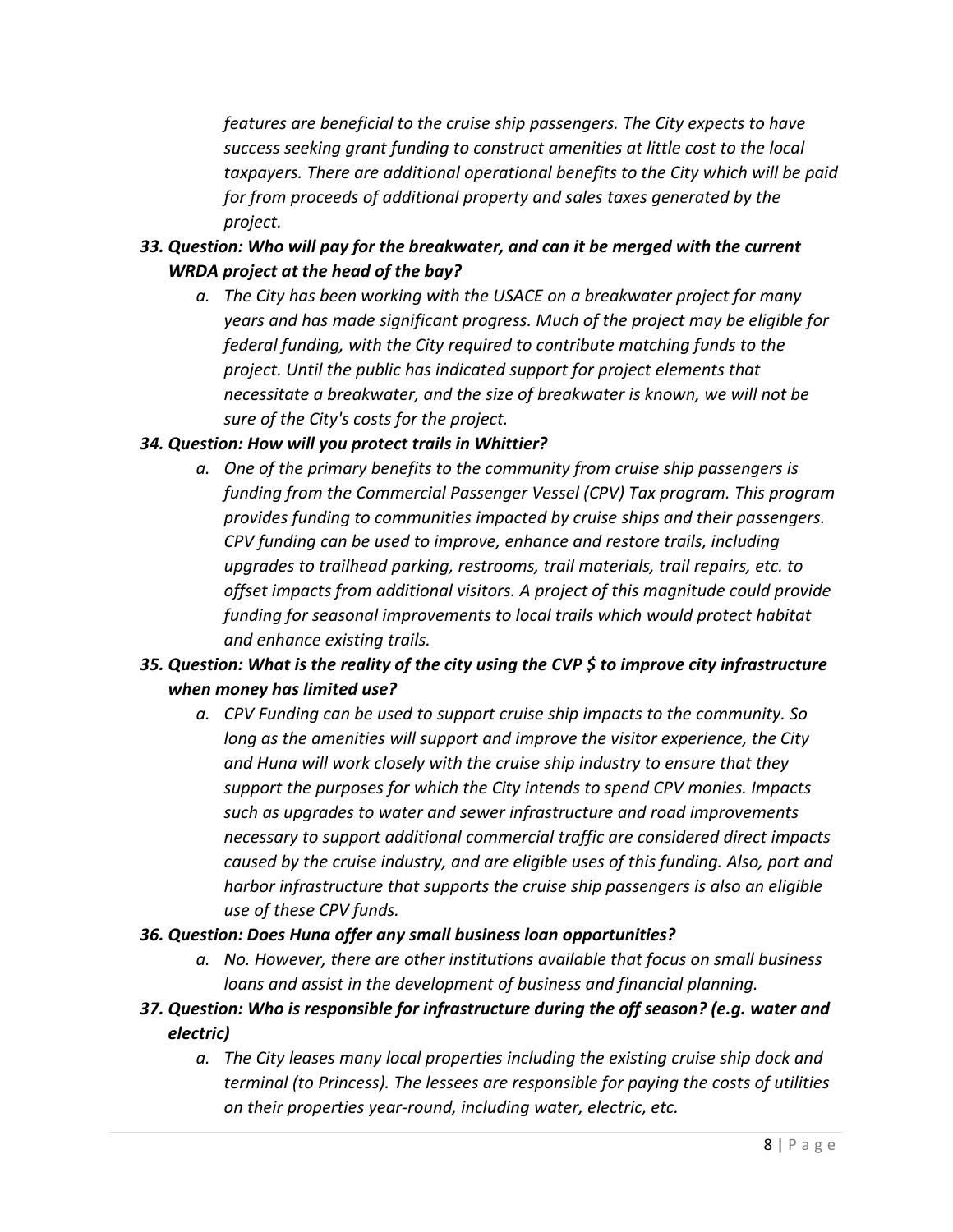#### *38. Question: How will it be funded?*

*a. Huna Totem Development Group and its investors will be funding Phase I (cruise ship dock, terminal, bus depot, boardwalk, bus turn-around), expected to cost \$80 million. If the community elects to construct a City-owned harbor, the breakwater will be largely paid by the USACE with a required City match which could potentially be a candidate for CPV funding, to the extent that the breakwater would protect any infrastructure required for the cruise terminal facility. The harbor itself would likely be funded by a revenue bond backed by new revenues created through the creation of slips and/or docks. The Department of Fish and Game has funding available for construction of launch ramps and upland parking that assists recreational boaters in launching boats in Alaska. Additional amenities could be added and funding will depend on various factors such as who is served by the feature/element, does the feature generate revenues that can cover the cost of construction, etc.*

# *39. Question: How will city pay for roads, parks, or harbor upgrades if we don't pursue opportunities like this?*

*a. As communities are able to rely less and less on funding from the state and federal governments, Alaskan communities are having to learn to be selfsustaining. Given the age of Whittier's water and sewer infrastructure, it is likely that the community would have to take out low-interest loans to fund replacement, since funding has not been set aside over time to replace infrastructure. Likewise, roads are costly and would need to be funded through the City's current budget. Unfortunately, there is no identified revenue stream to replace existing City infrastructure. This significant economic development project has the potential to allow the City to utilize cruise ship tax proceeds to assist in upgrading our roads (to accommodate commercial bus traffic) and our water/sewer infrastructure, since cruise ships rely on those amenities. Fortunately, Whittier is a small community and the synergies to be created through a partnership with Huna Totem could offer significant positive opportunities to upgrade City infrastructure to meet the needs of both the cruise industry and the local community.*

### *40. Question: What would happen to the air strip?*

*a. The air strip is owned by the State DOT and any decisions regarding the future of the air strip will be made by the State and the FAA. Currently, the air strip serves as an important safety option for small planes who are unable to pass through the valley due to unexpected changes in weather conditions. Despite the existence of the air strip, aircraft in distress also have options to land on the road from the tunnel or near the tunnel, based on State law.*

#### *41. Question: Parking*

*a. Parking congestion is one of Whittier's primary challenges. Development at the Head of the Bay offers new potential parking areas to relieve congestion by*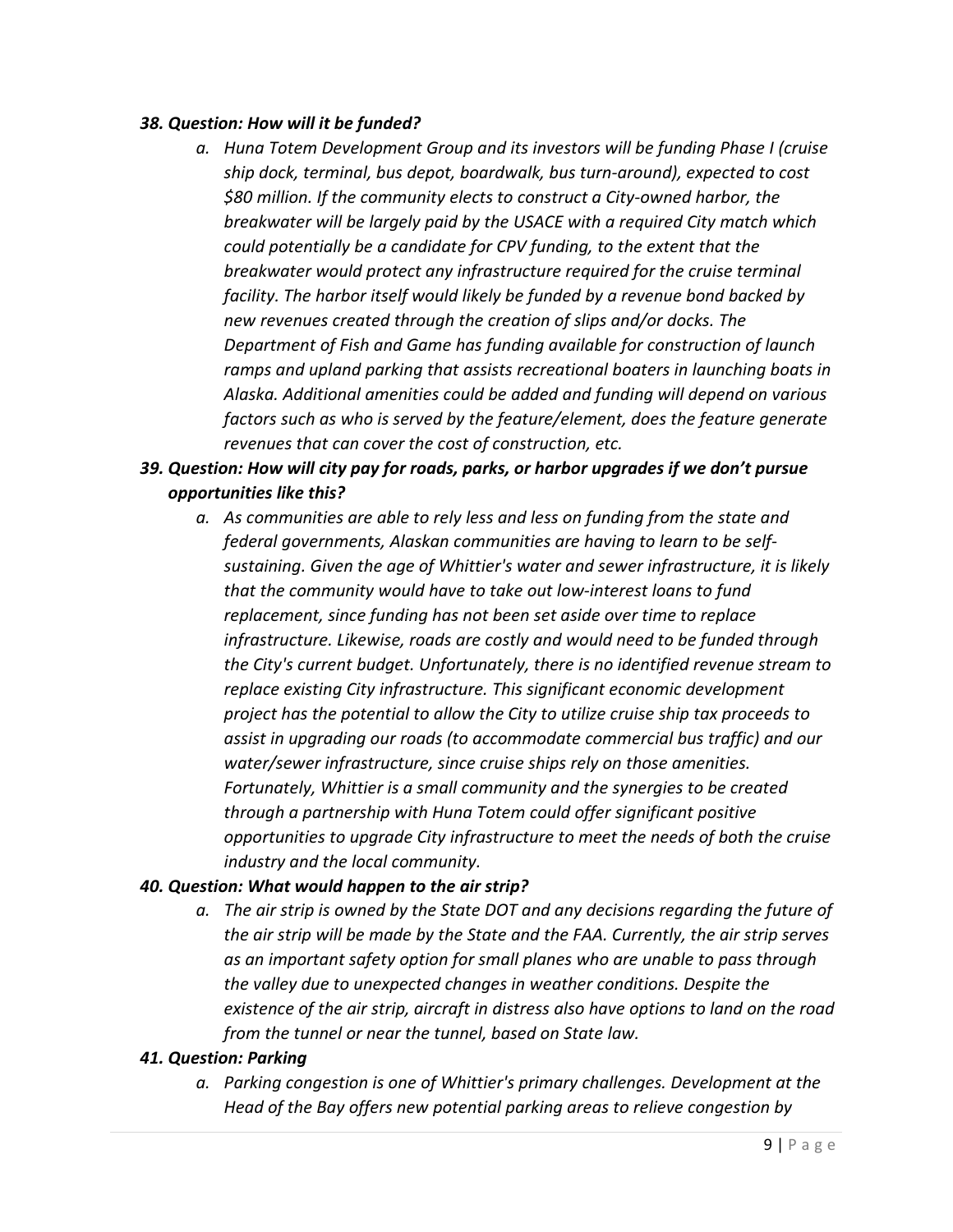*rerouting large truck and trailer combinations out of the Harbor area and toward larger parking areas at the Head of the Bay. New opportunities could potentially open to improve amenities and services (such as valet parking/launching, parking structure, etc.). New launch ramps at the Head of the Bay could offer parking that is in closer proximity to launch ramps, significantly improving the safety and efficiency of launching for boaters, while relieving congestion at the launch ramps in the Small Boat Harbor. Huna Totem's model is to have bus parking located out-of-sight of visitors, so there will be an effort to ensure bus traffic impact is minimized.*

## *42. Question: Congestive Traffic*

*a. Huna Totem is studying local traffic patterns, train capacities and schedules, and guests' debark/embark plans to develop new ways to increase throughput while decreasing traffic impacts on the citizens of Whittier. This includes, but is not limited to, working with DOT, the railroad and the cruise lines, and busing companies to operate differently. Solutions include, but are not limited to, extending passenger debarkation, increasing local tours, increase train capacity, better bus staging, extended tunnel hours, and tours that head south as well as north.*

### *43. Question: How will this work with high and low tides?*

*a. Construction of a cruise ship dock will require engineering to determine the ideal location, depth, methods and means and will take into consideration both high and low tides to ensure that passengers are able to embark and disembark safely and efficiently.*

### *44. Question: Who will maintain the proposed small boat harbor? City or Huna Totem?*

*a. The proposed new boat harbor would be owned and operated by the City. It is not a necessary component of Huna's proposed development but could become a vital component of the economic development opportunities if it is identified by the community as a priority.*

### *45. Question: Can we build a boat stack facility to reduce traffic congestion?*

*a. Economic development of this type allows for options such as a boat stack facility to reduce congestion. It could also open up space in the current Small Boat Harbor for kayak racks and other improved amenities, as vessels move to the Head of the Bay, alleviating some congestion in the current harbor.*

### *46. Question: Employee housing*

*a. Employee housing will be an important consideration in the planning of development. It may be possible to create some housing at the Head of the Bay or, alternatively, to consider other viable locations for construction of new housing in areas that are not currently utilized for housing.*

### *47. Question: Will housing be provided for new employees?*

*a. The need for employee housing will be decided based on market analysis and the scope of the project. It is likely that the project will require additional employee*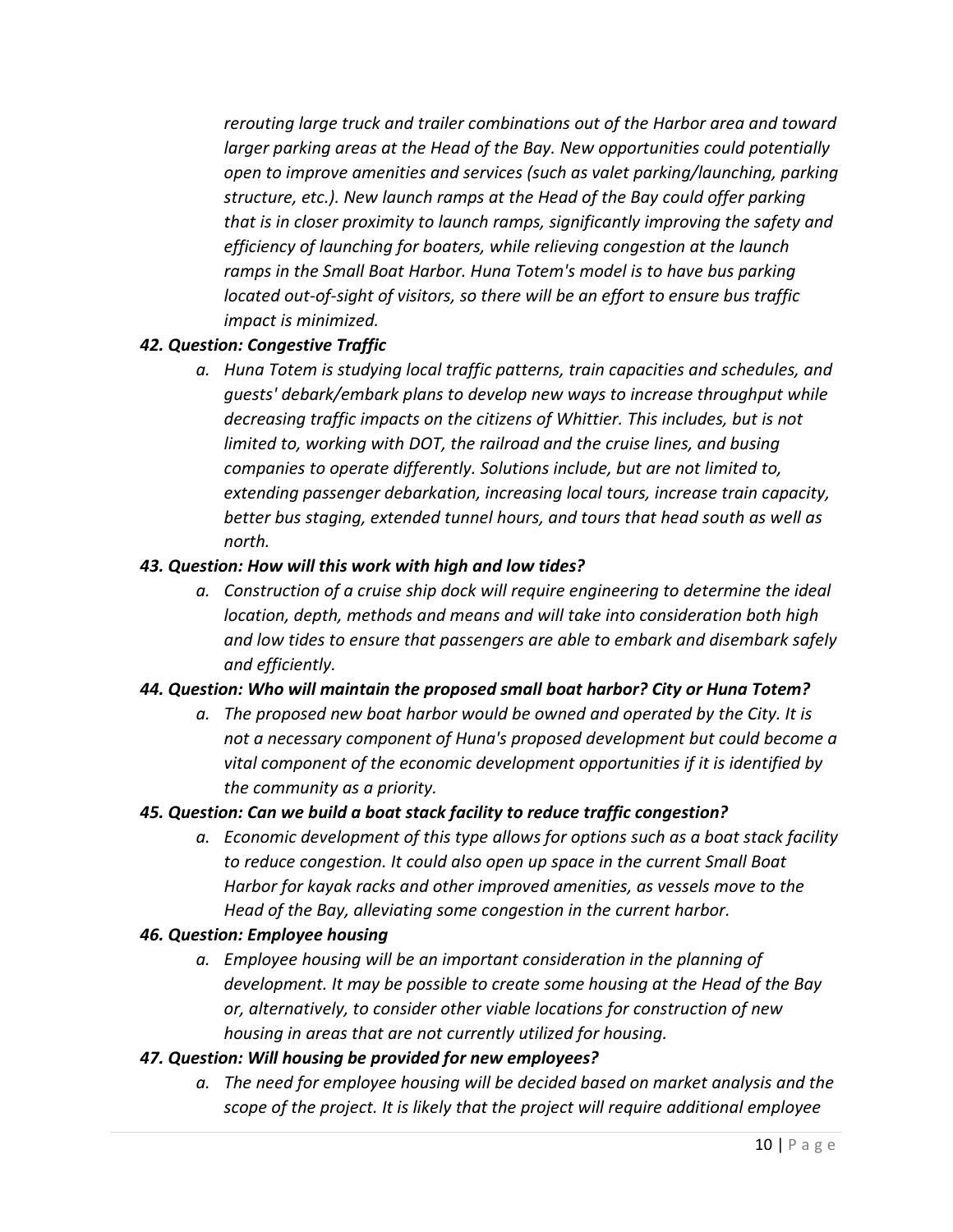*housing which will be considered by the City of Whittier during the next phase of the project planning.*

## *48. Question: Where will housing come from?*

*a. There are various potential options to address housing. Boardwalk development could be multi-use with retail on the lower level and housing on upper levels. Depending on land suitability, employee housing may be an option. Increased development may encourage existing private property owners to either develop housing or consider selling their property which could open opportunities for residential housing. The amount of required housing will be better known once a decision has been made about which components of a potential project will be pursued.*

# *49. Question: How will this affect housing costs? Will Whittier remain affordable?*

*a. An increase in the demand for housing has the potential to increase the price of housing. However, the Project will likely need to increase the amount of housing available for employee housing. If the community is interested in building additional housing, the City will need to consider possible locations for housing, as well as to address funding opportunities for housing development.*

## *50. Question: Will there be sufficient housing for employees who work seasonally?*

*a. Any business with employees faces the challenge of how best to house their employees. Ideally, local residents will fill open jobs in town. However, if businesses import employees, they will have to consider where it is best to house them. Huna Totem will evaluate the right solution for providing housing for their own employees, in their business development plan. If this development occurs, the City will also consider whether there is a need for additional housing; it is likely that a private developer would be incentivized to construct new employee housing if demand for housing were cost-effective. It is also possible that CPV monies can be leveraged to promote employee housing should the project result in an employee housing shortage.*

# *51. Question: Why have another RV Park? We have no residential housing why not turn RV Park into Residential Housing?*

*a. Nearby communities with municipal campgrounds generate more than \$1 million in camping fees alone. This is a low-impact but high-return business that has the potential to generate substantial new revenues to the City, while also encouraging our Alaskan neighbors to choose Whittier as their family's Alaska designation of choice. The proposed RV park would be constructed to the south of the tunnel in order to separate more of our visitors from directly impacting Whittier's core which is already strained by multiple uses (industrial, harbor, railroad, fish processing, etc.). It may be possible to build residential housing in the proposed RV park location, depending on the topography, water table, etc. Given the topography and the terrain, housing in this location may not be as*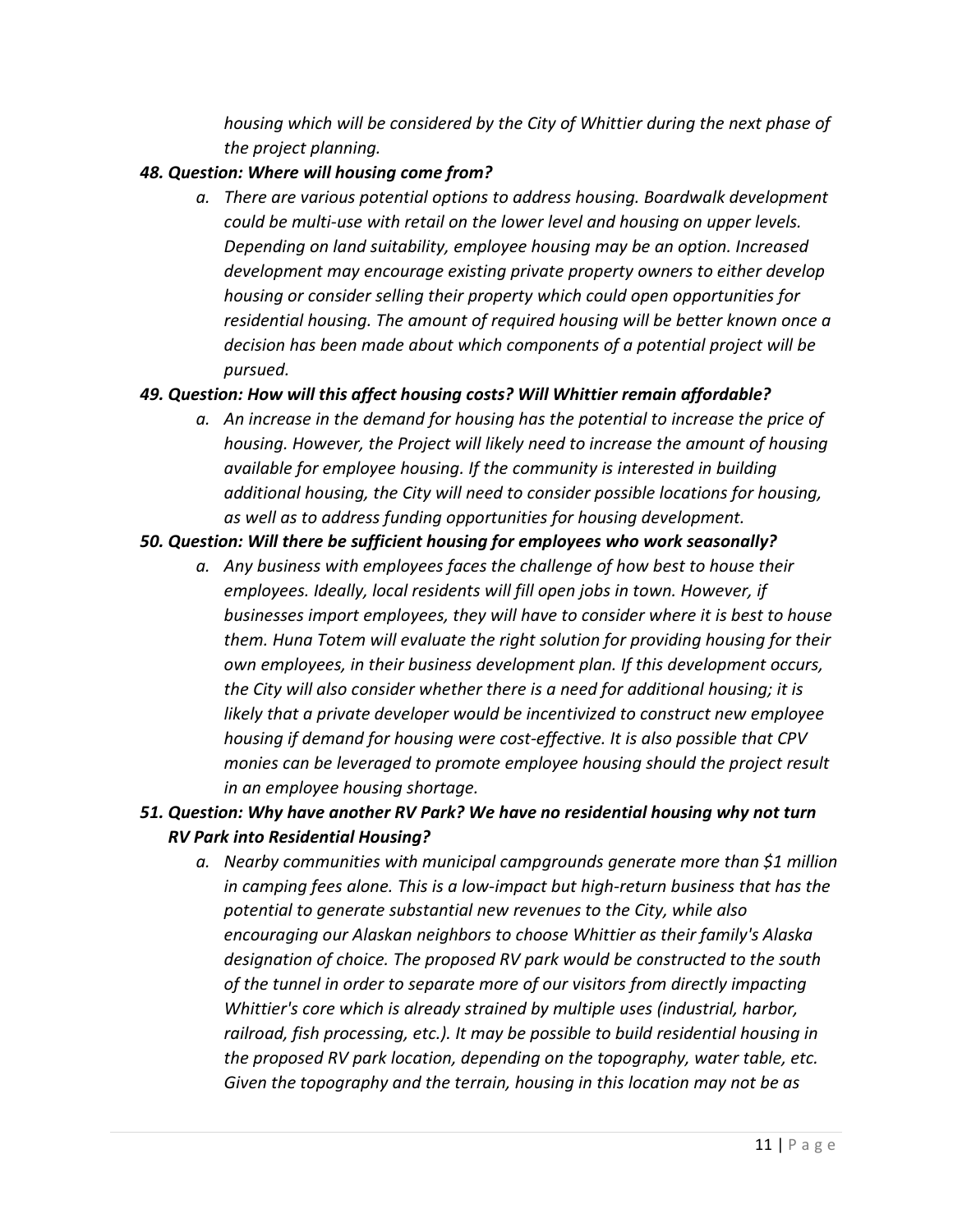*ideal due to the need to bring in significant infrastructure, expand winter snowplowing, etc. Housing in this location may be cost-prohibitive.*

## *52. Question: What is the timeline for this project?*

*a. After approval for the project, it would take about 6 to 12 months to secure necessary permits. If the first phase of the project included both dock and terminal, the end to end work would take about 24 months considering the inability to construct during the winter season in Whittier.*

### *53. Question: Why are we doing this project now?*

*a. This project represents an opportunity to address many of the primary goals identified in our Comprehensive Plan (relieving parking congestion, additional housing, Head of Bay development, economic development, increased jobs, etc.). The project aligns with our vision to build first-rate facilities, attract visitors, and improve the quality of life for residents, while highlighting our unspoiled, natural environment. The project is being considered "now" because the City has been approached by Huna Totem with a request to lease the tidelands for construction of a cruise ship dock and terminal, plus the opportunity for additional upland development. This proposed project is a direct outcome of Huna's proposal to the City.*

## *54. Question: How long will construction be and how loud will the noise be?*

*a. If the public supports the initial phase of the project (Tidelands Lease for construction of a cruise dock and terminal facilities), following the permitting process, construction of the cruise dock, boardwalk, and terminal facilities is expected to take approx. 24 months. Many of the components necessary for the project will be done offsite. This includes the dock and trussell, boardwalk framing, and train depot structure pieces. Construction noise will be addressed in the terms of a construction contract, to ensure that noise is minimized especially during morning/evening hours. However, pile driving is expected to result in noise similar to what the community experienced during recent harbor improvements.*

# *55. Question: What is the timeline for each phase and how will that be communicated?*

*a. The timeline for the first phase of the project (construction of the cruise dock, bus parking area, boardwalk and rail depot) is estimated to take 6 to 12 months for permitting and 24 months from the date Council approves Phase I, until completion of construction. Other upland development options will be identified and phased in order to achieve economies of scale for mobilization/demobilization to reduce costs, etc. The public will be informed through City Council meetings as well as periodic updates to the City's website, where a page specific to the Head of Bay Project is being created, to inform the public of each stage of the project.*

### *56. Question: How soon will it start?*

*a. If the public supports the initial phase of the project (Tidelands Lease for construction of a cruise dock and terminal facilities) and Council votes to enter*